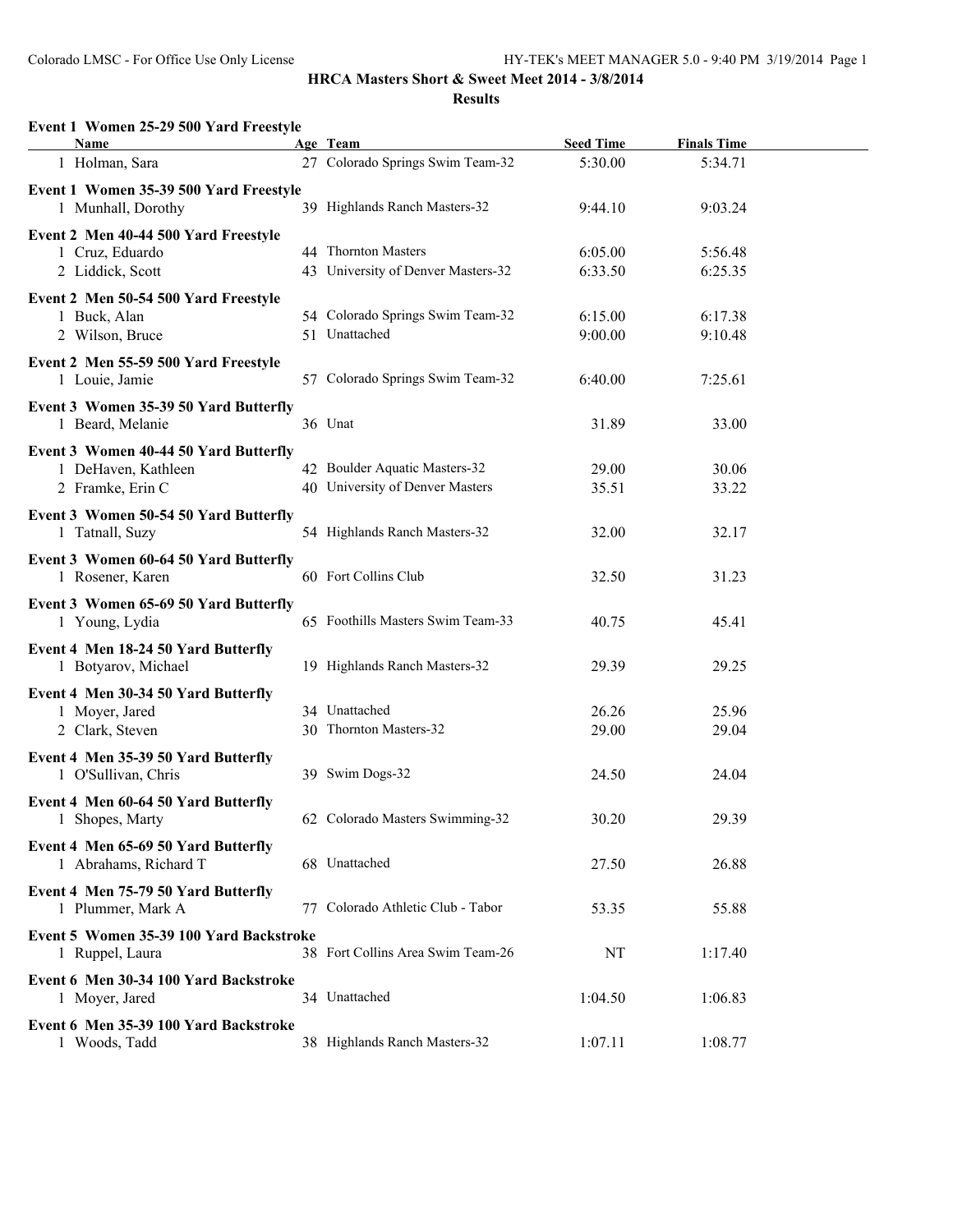| Event 6 Men 45-49 100 Yard Backstroke<br>1 Barringer, Rob                                       |    | 48 Colorado Masters Swimming-32                                               | 1:05.00                 | 1:04.49                 |
|-------------------------------------------------------------------------------------------------|----|-------------------------------------------------------------------------------|-------------------------|-------------------------|
| Event 7 Women 40-44 200 Yard Breaststroke<br>1 Framke, Erin C                                   |    | 40 University of Denver Masters                                               | 2:47.46                 | 2:47.09                 |
| Event 8 Men 40-44 200 Yard Breaststroke<br>1 Cruz, Eduardo                                      |    | 44 Thornton Masters                                                           | 2:50.00                 | 2:47.47                 |
| Event 8 Men 55-59 200 Yard Breaststroke<br>1 Louie, Jamie                                       |    | 57 Colorado Springs Swim Team-32                                              | 2:42.30                 | 2:45.29                 |
| Event 9 Women 30-34 50 Yard Freestyle<br>1 Odiorne, Jeannette<br>2 Cornelison, Kimsey           |    | 30 Swim With Matt-32<br>31 Highlands Ranch Masters-32                         | 29.51<br>32.90          | 29.75<br>33.93          |
| Event 9 Women 35-39 50 Yard Freestyle<br>1 Beard, Melanie<br>2 Perez, Selene<br>3 Ruppel, Laura |    | 36 Unat<br>37 Highlands Ranch Masters-32<br>38 Fort Collins Area Swim Team-26 | 28.34<br>30.50<br>NT    | 29.17<br>29.49<br>32.09 |
| Event 9 Women 40-44 50 Yard Freestyle<br>1 Franciscotti, Teddi                                  |    | 40 Highlands Ranch Masters-32                                                 | NT                      | 51.57                   |
| Event 9 Women 45-49 50 Yard Freestyle<br>1 Richardson, Kim                                      |    | 45 Fort Collins Club                                                          | 29.50                   | 28.92                   |
| Event 9 Women 50-54 50 Yard Freestyle<br>1 Tatnall, Suzy                                        |    | 54 Highlands Ranch Masters-32                                                 | 27.00                   | 28.39                   |
| Event 9 Women 60-64 50 Yard Freestyle<br>1 Rosener, Karen                                       |    | 60 Fort Collins Club                                                          | 29.90                   | 29.76                   |
| Event 10 Men 18-24 50 Yard Freestyle<br>1 Botyarov, Michael                                     |    | 19 Highlands Ranch Masters-32                                                 | 25.77                   | 26.23                   |
| Event 10 Men 30-34 50 Yard Freestyle<br>1 Batchelder, John<br>2 Clark, Steven                   |    | 33 Foothills Masters Swim Team-33<br>30 Thornton Masters-32                   | 26.50<br>26.00          | 26.18<br>26.52          |
| Event 10 Men 35-39 50 Yard Freestyle<br>1 Woods, Tadd<br>2 Kruglet, Neil                        |    | 38 Highlands Ranch Masters-32<br>36 Highlands Ranch Masters-32                | 25.35<br>35.00          | 27.02<br>27.57          |
| Event 10 Men 40-44 50 Yard Freestyle<br>1 Liddick, Scott<br>2 Munhall, Mike                     |    | 43 University of Denver Masters-32<br>41 Highlands Ranch Masters-32           | 26.71<br>36.78          | 27.45<br>32.95          |
| Event 10 Men 50-54 50 Yard Freestyle<br>1 Wolfe, Roland<br>2 Toomey, Tom<br>3 Wilson, Bruce     |    | 51 24 Hour Fitness-32<br>52 Unattached<br>51 Unattached                       | 27.20<br>30.00<br>50.00 | 26.82<br>30.14<br>42.03 |
| Event 10 Men 60-64 50 Yard Freestyle<br>1 Shopes, Marty                                         |    | 62 Colorado Masters Swimming-32                                               | 26.20                   | 26.67                   |
| Event 10 Men 75-79 50 Yard Freestyle<br>1 Plummer, Mark A                                       | 77 | Colorado Athletic Club - Tabor                                                | 36.86                   | 39.08                   |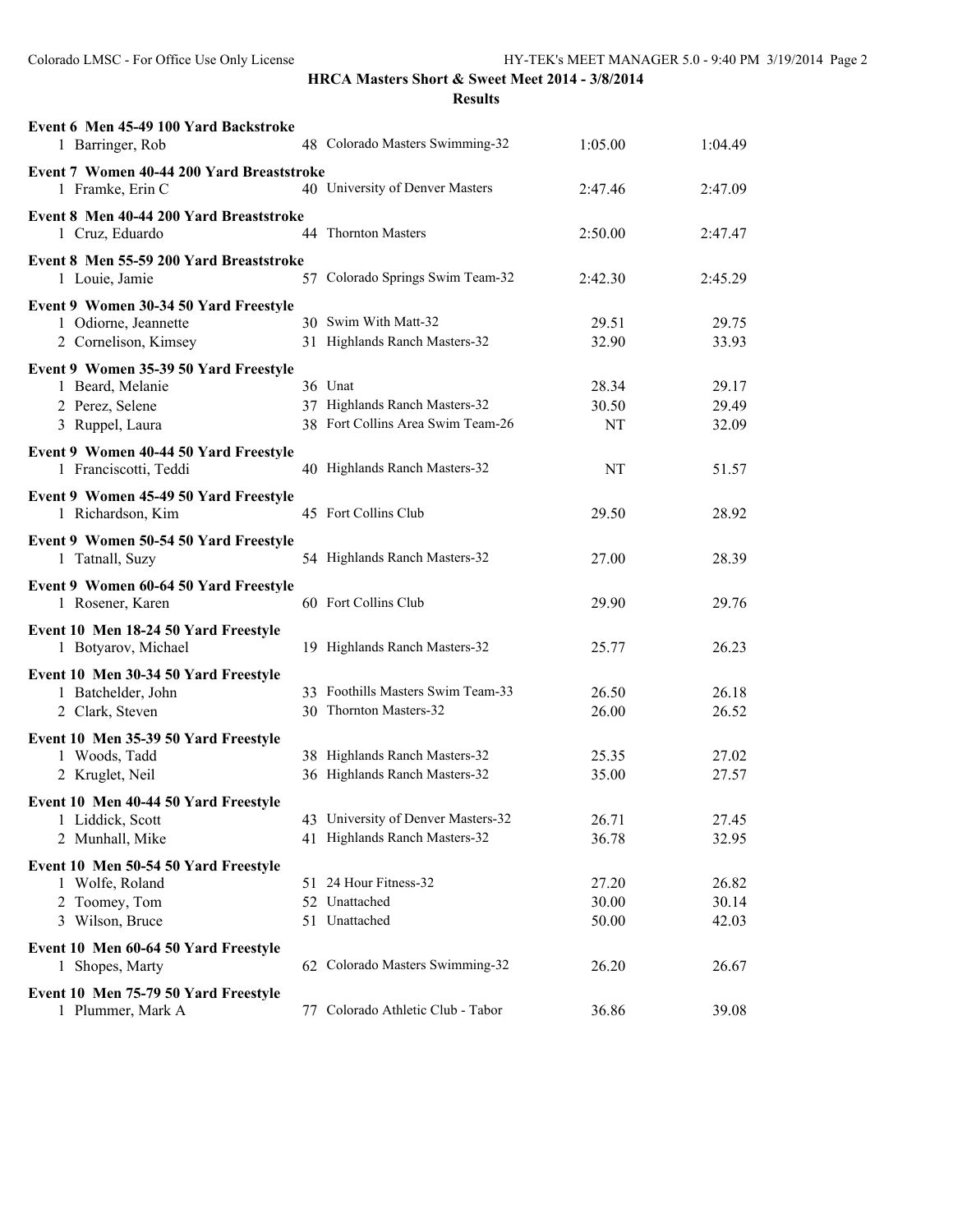| Event 11 Women 65-69 100 Yard Butterfly<br>1 Young, Lydia      | 65 Foothills Masters Swim Team-33  | 1:43.87 | 1:47.74 |
|----------------------------------------------------------------|------------------------------------|---------|---------|
| Event 12 Men 30-34 100 Yard Butterfly<br>1 Moyer, Jared        | 34 Unattached                      | 1:00.70 | 59.50   |
| Event 12 Men 35-39 100 Yard Butterfly<br>1 O'Sullivan, Chris   | 39 Swim Dogs-32                    | 55.00   | 55.44   |
| Event 12 Men 65-69 100 Yard Butterfly<br>1 Abrahams, Richard T | 68 Unattached                      | 1:04.00 | 1:01.43 |
| Event 13 Women 25-29 200 Yard Backstroke<br>1 Holman, Sara     | 27 Colorado Springs Swim Team-32   | 2:26.00 | 2:28.92 |
| Event 13 Women 45-49 200 Yard Backstroke<br>1 Richardson, Kim  | 45 Fort Collins Club               | 2:40.00 | 2:40.40 |
| Event 14 Men 40-44 200 Yard Backstroke<br>1 Cruz, Eduardo      | 44 Thornton Masters                | 2:30.00 | 2:32.73 |
| Event 15 Women 30-34 200 Yard IM<br>1 Cornelison, Kimsey       | 31 Highlands Ranch Masters-32      | 3:20.00 | 3:09.40 |
| Event 15 Women 40-44 200 Yard IM<br>1 Framke, Erin C           | 40 University of Denver Masters    | 2:37.81 | 2:38.45 |
| Event 15 Women 65-69 200 Yard IM<br>1 Young, Lydia             | 65 Foothills Masters Swim Team-33  | 3:30.20 | 3:36.96 |
| Event 16 Men 30-34 200 Yard IM<br>1 Moyer, Jared               | 34 Unattached                      | 2:16.30 | 2:29.49 |
| Event 16 Men 40-44 200 Yard IM<br>1 Liddick, Scott             | 43 University of Denver Masters-32 | 2:46.62 | 2:40.82 |
| Event 17 Women 35-39 50 Yard Breaststroke                      |                                    |         |         |
| 1 Ruppel, Laura                                                | 38 Fort Collins Area Swim Team-26  | NT      | 40.10   |
| 2 Beard, Melanie                                               | 36 Unat                            | 40.94   | 42.49   |
| Event 17 Women 60-64 50 Yard Breaststroke                      |                                    |         |         |
| 1 Rosener, Karen                                               | 60 Fort Collins Club               | 37.90   | 39.59   |
| Event 18 Men 30-34 50 Yard Breaststroke                        |                                    |         |         |
| 1 Batchelder, John                                             | 33 Foothills Masters Swim Team-33  | 35.80   | 35.45   |
| Event 18 Men 40-44 50 Yard Breaststroke                        |                                    |         |         |
| 1 Munhall, Mike                                                | 41 Highlands Ranch Masters-32      | 49.00   | 46.23   |
| Event 18 Men 50-54 50 Yard Breaststroke                        |                                    |         |         |
| 1 Kostyrka, Joel                                               | 53 Colorado Springs Swim Team-32   | 55.00   | 49.87   |
| Event 19 Women 35-39 100 Yard Freestyle                        |                                    |         |         |
| 1 Beard, Melanie                                               | 36 Unat                            | 1:02.00 | 1:05.28 |
| 2 Perez, Selene                                                | 37 Highlands Ranch Masters-32      | 1:03.00 | 1:05.53 |
| 3 Munhall, Dorothy                                             | 39 Highlands Ranch Masters-32      | 1:44.00 | 1:37.60 |
| Event 19 Women 40-44 100 Yard Freestyle                        |                                    |         |         |
| 1 DeHaven, Kathleen                                            | 42 Boulder Aquatic Masters-32      | 59.00   | 58.99   |
| 2 Franciscotti, Teddi                                          | 40 Highlands Ranch Masters-32      | NT      | 2:03.26 |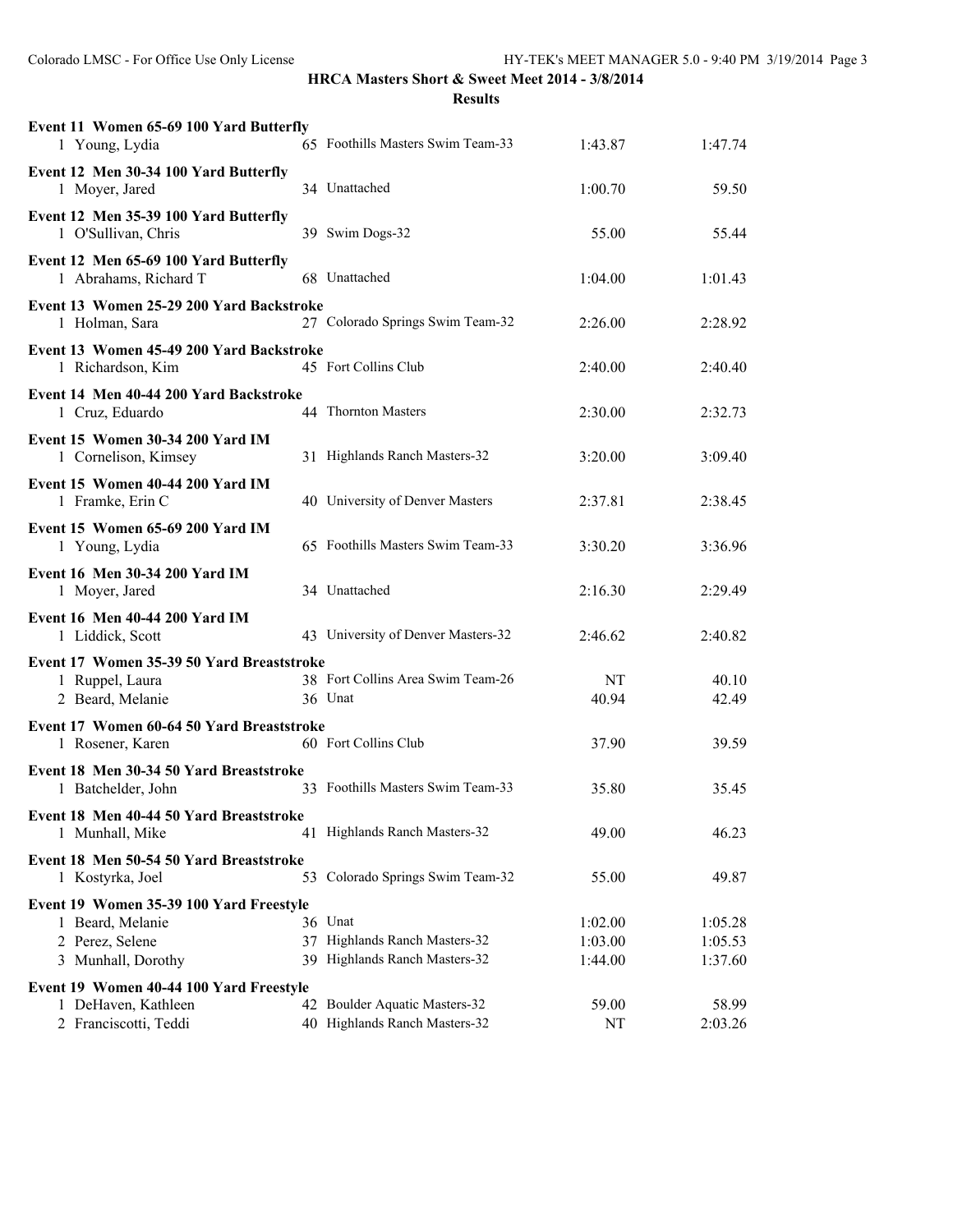| Event 19 Women 45-49 100 Yard Freestyle<br>1 Richardson, Kim   | 45 Fort Collins Club              | 1:02.50 | 1:01.91 |
|----------------------------------------------------------------|-----------------------------------|---------|---------|
| Event 19 Women 50-54 100 Yard Freestyle<br>1 Tatnall, Suzy     | 54 Highlands Ranch Masters-32     | 59.90   | 1:00.71 |
| Event 20 Men 18-24 100 Yard Freestyle<br>1 Botyarov, Michael   | 19 Highlands Ranch Masters-32     | 56.16   | 56.26   |
| Event 20 Men 30-34 100 Yard Freestyle                          |                                   |         |         |
| 1 Batchelder, John                                             | 33 Foothills Masters Swim Team-33 | 57.30   | 56.63   |
| 2 Clark, Steven                                                | 30 Thornton Masters-32            | 59.00   | 57.53   |
| Event 20 Men 35-39 100 Yard Freestyle                          |                                   |         |         |
| 1 Woods, Tadd                                                  | 38 Highlands Ranch Masters-32     | 55.47   | 57.12   |
| 2 Kruglet, Neil                                                | 36 Highlands Ranch Masters-32     | 1:15.00 | 1:03.06 |
| Event 20 Men 45-49 100 Yard Freestyle                          |                                   |         |         |
| 1 Barringer, Rob                                               | 48 Colorado Masters Swimming-32   | 54.50   | 55.35   |
| Event 20 Men 50-54 100 Yard Freestyle                          |                                   |         |         |
| 1 Wolfe, Roland                                                | 51 24 Hour Fitness-32             | 59.20   | 58.54   |
| 2 Buck, Alan                                                   | 54 Colorado Springs Swim Team-32  | 1:02.00 | 1:02.77 |
| 3 Toomey, Tom                                                  | 52 Unattached                     | 1:03.50 | 1:04.72 |
| 4 Kostyrka, Joel                                               | 53 Colorado Springs Swim Team-32  | 1:25.00 | 1:27.99 |
| Event 20 Men 60-64 100 Yard Freestyle<br>1 Shopes, Marty       | 62 Colorado Masters Swimming-32   | 59.00   | 1:00.79 |
| Event 20 Men 65-69 100 Yard Freestyle<br>1 Abrahams, Richard T | 68 Unattached                     | 56.00   | 54.77   |
| Event 20 Men 75-79 100 Yard Freestyle<br>1 Plummer, Mark A     | 77 Colorado Athletic Club - Tabor | 1:25.18 | 1:25.45 |
| Event 21 Women 40-44 200 Yard Butterfly                        |                                   |         |         |
| 1 Framke, Erin C                                               | 40 University of Denver Masters   | 2:50.55 | 2:50.26 |
| Event 22 Men 40-44 200 Yard Butterfly                          |                                   |         |         |
| 1 Cruz, Eduardo                                                | 44 Thornton Masters               | 2:40.00 | 2:42.25 |
| Event 23 Women 30-34 50 Yard Backstroke                        |                                   |         |         |
| 1 Cornelison, Kimsey                                           | 31 Highlands Ranch Masters-32     | 34.00   | 37.98   |
| Event 23 Women 35-39 50 Yard Backstroke                        |                                   |         |         |
| 1 Ruppel, Laura                                                | 38 Fort Collins Area Swim Team-26 | NT      | 36.59   |
| 2 Munhall, Dorothy                                             | 39 Highlands Ranch Masters-32     | 49.00   | 49.95   |
| Event 23 Women 40-44 50 Yard Backstroke                        |                                   |         |         |
| 1 Franciscotti, Teddi                                          | 40 Highlands Ranch Masters-32     | NT      | 59.95   |
| Event 23 Women 65-69 50 Yard Backstroke                        |                                   |         |         |
| 1 Young, Lydia                                                 | 65 Foothills Masters Swim Team-33 | 42.42   | 46.88   |
| Event 24 Men 18-24 50 Yard Backstroke                          |                                   |         |         |
| 1 Botyarov, Michael                                            | 19 Highlands Ranch Masters-32     | 34.00   | 31.04   |
| Event 24 Men 30-34 50 Yard Backstroke                          |                                   |         |         |
| 1 Batchelder, John                                             | 33 Foothills Masters Swim Team-33 | 31.20   | 31.12   |
| 2 Clark, Steven                                                | 30 Thornton Masters-32            | 32.00   | 33.54   |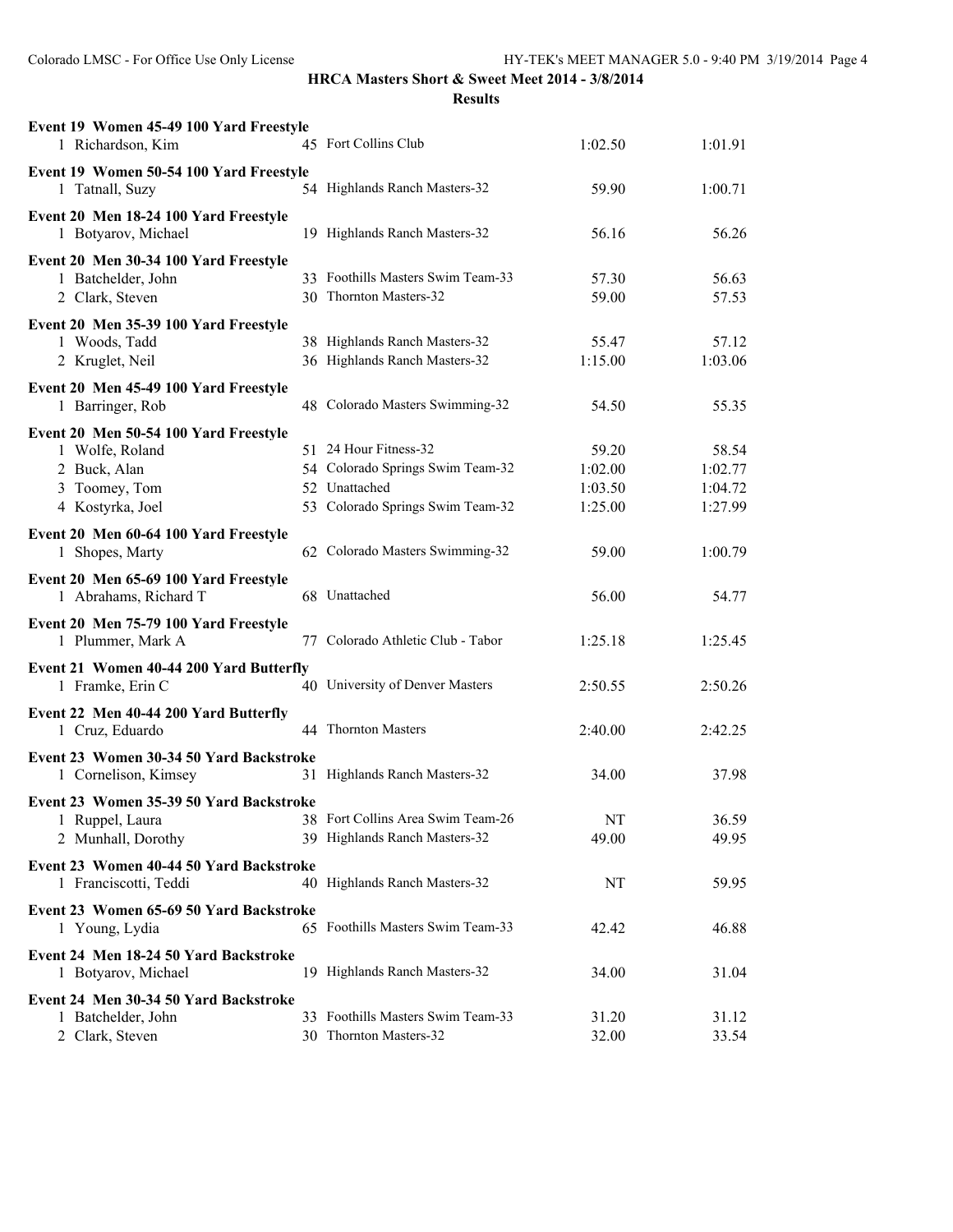| Event 24 Men 35-39 50 Yard Backstroke<br>1 O'Sullivan, Chris                                                  | 39 Swim Dogs-32                                                                                        | 26.00                                    | 24.60                                    |
|---------------------------------------------------------------------------------------------------------------|--------------------------------------------------------------------------------------------------------|------------------------------------------|------------------------------------------|
| 2 Woods, Tadd                                                                                                 | 38 Highlands Ranch Masters-32                                                                          | 31.39                                    | 34.68                                    |
| Event 24 Men 40-44 50 Yard Backstroke<br>1 Munhall, Mike                                                      | 41 Highlands Ranch Masters-32                                                                          | 53.00                                    | 48.85                                    |
| Event 24 Men 60-64 50 Yard Backstroke<br>1 Shopes, Marty                                                      | 62 Colorado Masters Swimming-32                                                                        | 32.40                                    | 35.09                                    |
| Event 24 Men 75-79 50 Yard Backstroke<br>--- Plummer, Mark A                                                  | 77 Colorado Athletic Club - Tabor                                                                      | 53.16                                    | DQ                                       |
| Event 25 Women 30-34 100 Yard Breaststroke<br>1 Odiorne, Jeannette                                            | 30 Swim With Matt-32                                                                                   | 1:21.98                                  | 1:22.02                                  |
| Event 25 Women 40-44 100 Yard Breaststroke<br>1 Framke, Erin C                                                | 40 University of Denver Masters                                                                        | 1:18.77                                  | 1:18.92                                  |
| Event 25 Women 60-64 100 Yard Breaststroke<br>1 Rosener, Karen                                                | 60 Fort Collins Club                                                                                   | 1:27.50                                  | 1:25.60                                  |
| Event 26 Men 30-34 100 Yard Breaststroke<br>1 Batchelder, John                                                | 33 Foothills Masters Swim Team-33                                                                      | 1:15.10                                  | 1:18.52                                  |
| Event 26 Men 40-44 100 Yard Breaststroke<br>1 Liddick, Scott                                                  | 43 University of Denver Masters-32                                                                     | 1:17.66                                  | 1:17.95                                  |
| Event 26 Men 50-54 100 Yard Breaststroke<br>1 Wolfe, Roland                                                   | 51 24 Hour Fitness-32                                                                                  | 1:22.00                                  | 1:24.78                                  |
| Event 26 Men 55-59 100 Yard Breaststroke<br>1 Louie, Jamie                                                    | 57 Colorado Springs Swim Team-32                                                                       | 1:41.10                                  | 1:14.21                                  |
| Event 27 Women 25-29 200 Yard Freestyle<br>1 Holman, Sara                                                     | 27 Colorado Springs Swim Team-32                                                                       | 2:07.00                                  | 2:09.41                                  |
| Event 27 Women 45-49 200 Yard Freestyle<br>1 Richardson, Kim                                                  | 45 Fort Collins Club                                                                                   | 2:22.00                                  | 2:19.79                                  |
| Event 28 Men 18-24 200 Yard Freestyle<br>1 Botyarov, Michael                                                  | 19 Highlands Ranch Masters-32                                                                          | 2:20.00                                  | 2:10.46                                  |
| Event 28 Men 50-54 200 Yard Freestyle<br>1 Buck, Alan<br>2 Toomey, Tom<br>3 Kostyrka, Joel<br>4 Wilson, Bruce | 54 Colorado Springs Swim Team-32<br>52 Unattached<br>53 Colorado Springs Swim Team-32<br>51 Unattached | 2:19.00<br>2:24.00<br>3:05.00<br>3:50.00 | 2:18.04<br>2:21.61<br>3:11.31<br>3:25.59 |
| Event 28 Men 65-69 200 Yard Freestyle<br>--- Abrahams, Richard T                                              | 68 Unattached                                                                                          | 2:12.00                                  | NS                                       |
| Event 28 Men 75-79 200 Yard Freestyle<br>1 Plummer, Mark A                                                    | 77 Colorado Athletic Club - Tabor                                                                      | 3:35.60                                  | 3:23.88                                  |
| Event 29 Women 30-34 100 Yard IM<br>1 Odiorne, Jeannette                                                      | 30 Swim With Matt-32                                                                                   | 1:15.32                                  | 1:16.40                                  |
| Event 29 Women 35-39 100 Yard IM<br>1 Perez, Selene                                                           | 37 Highlands Ranch Masters-32                                                                          | 1:13.00                                  | 1:16.06                                  |